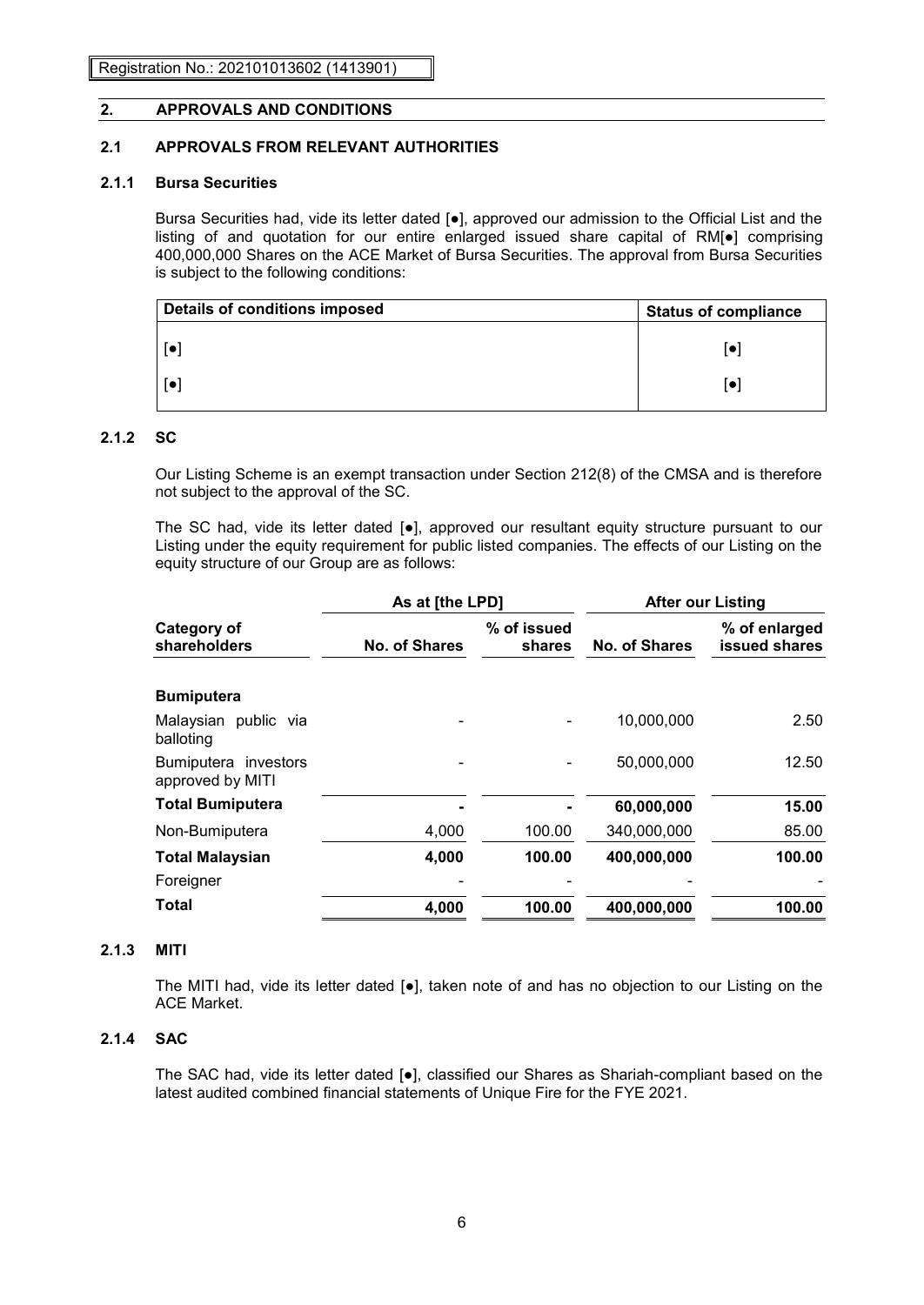Registration No.: 202101013602 (1413901)

# **2. APPROVALS AND CONDITIONS (Cont'd)**

# **2.2 MORATORIUM ON OUR SHARES**

In compliance with Rule 3.19(1) of the Listing Requirements, a moratorium will be imposed on the sale, transfer or assignment of Shares held by our Promoters as follows:

- (i) The moratorium applies to our Promoters' entire shareholdings for a period of six (6) months from the date of our admission to the ACE Market ("**First 6-Month Moratorium**");
- (ii) Upon the expiry of the First 6-Month Moratorium, we must ensure that our Promoters' aggregate shareholdings amounting to at least 45% of our total number of issued Shares (adjusted for any bonus issue or subdivision of shares) will remain under moratorium for a further six (6) months ("**Second 6-Month Moratorium**"); and
- (iii) Upon the expiry of the Second 6-Month Moratorium, our Promoters may sell, transfer or assign up to a maximum of one-third per annum (on a straight line basis) of their Shares held under moratorium.

Our Promoters have provided written undertakings that they will not sell, transfer or assign any part of their interests in the Shares during the moratorium period.

Our Promoters who are also the shareholders of UFG have each furnished a letter of undertaking to Bursa Securities that they will not sell, transfer or assign any part of their shareholdings in UFG during the moratorium period.

[The rest of this page has been intentionally left blank]